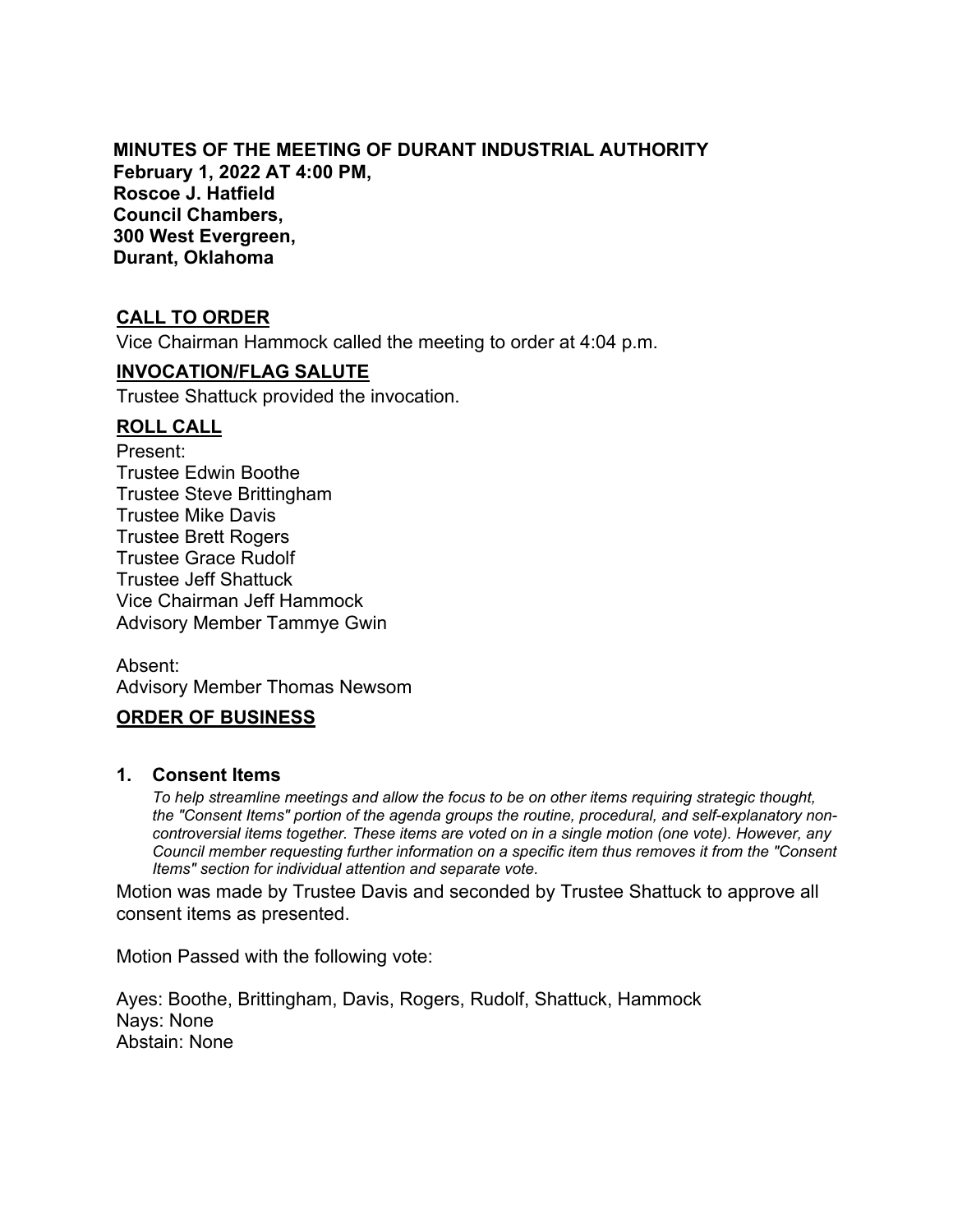- a. Consider Approval of Meeting Minutes of January 4, 2022
- b. Consider Approval of Financial Report

# **2. Consider Items Removed from Consent**

# **3. Information Items**

a. Executive Director Report

## **4. Administration**

a. Discussion, Consideration and Possible Action to Hire Wall Engineering, LLC to Provide Engineering Services in the Amount of \$62,580.

Motion was made by Trustee Davis and seconded by Trustee Rogers to approve hiring Wall Engineering, LLC to provide engineering services for the amount of \$62,580.

Motion Passed with the following vote:

Ayes: Boothe, Brittingham, Rogers, Rudolf, Shattuck, Hammock Nays: None Abstain: Davis

b. Discussion, Consideration and Possible Action on the Expenditure of Economic Development Sales Tax Funds in the amount of \$62,580 to Pay for Engineering Services to Design an Industrial Road for Industrial Property Located Along Country Club Road.

Motion was made by Trustee Brittingham and seconded by Trustee Boothe to approve the expenditure of Economic Development Sales Tax Funds in the amount of \$62,580 to pay for engineering services to design an industrial road for industrial property located along Country Club Road.

Motion Passed with the following vote:

Ayes: Boothe, Brittingham, Davis, Rogers, Rudolf, Shattuck, Hammock Nays: None Abstain: None

c. Discussion, Consideration and Possible Action on Modifying the Closing Terms of Contract C-2021-76 (SG Purchase Agreement)

Motion was made by Trustee Davis and seconded by Trustee Rogers to approve the modification of the closing terms on Contract C-2021-76 (SG Purchase Agreement) to extend the closing date deadline to April 30, 2022.

Motion Passed with the following vote:

Ayes: Boothe, Brittingham, Davis, Rogers, Rudolf, Shattuck, Hammock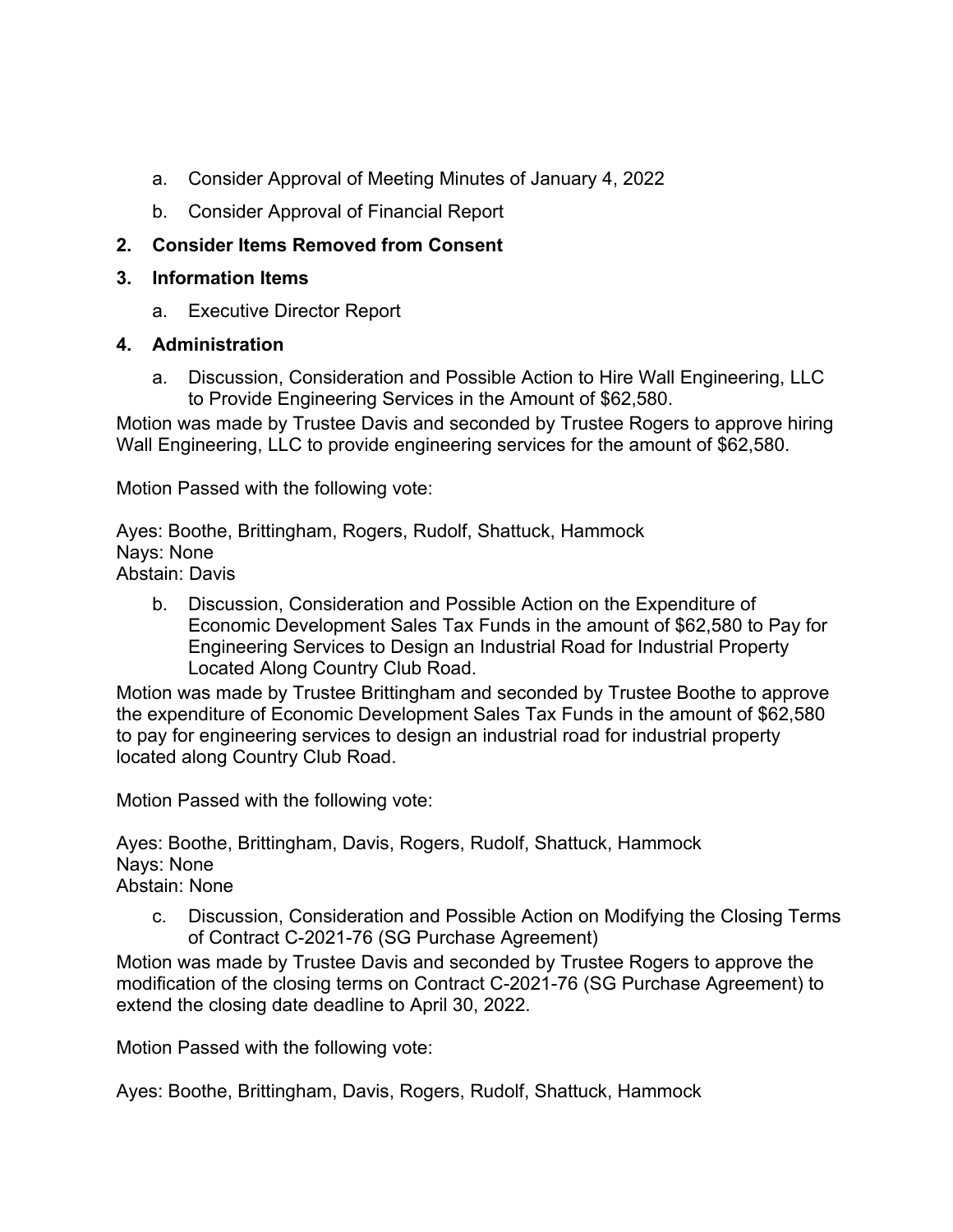Nays: None Abstain: None

> d. Discussion, Consideration and Possible Action on Making Application to the USDA RDBG Program for Grant Money to Support a Small Business Bootcamp.

Motion was made by Trustee Davis and seconded by Trustee Rogers to approve the Durant Industrial Authority to apply for grant funding from the USDA RDBG Program to support the hosting of a Small Business Bootcamp.

Motion Passed with the following vote:

Ayes: Boothe, Brittingham, Davis, Rogers, Rudolf, Shattuck, Hammock Nays: None Abstain: None

e. Elect a Trustee to Serve as Chairperson of the Durant Industrial Authority. Motion was made by Trustee Davis and seconded by Trustee Shattuck to elect Vice Chairman Hammock to serve as the Chairperson of the Durant Industrial Authority.

Motion Passed with the following vote:

Ayes: Boothe, Brittingham, Davis, Rogers, Rudolf, Shattuck, Hammock Nays: None Abstain: None

f. Elect a Trustee to Serve as Vice Chairperson of the Durant Industrial Authority. Motion was made by Trustee Davis and seconded by Trustee Brittingham to elect Trustee Rogers to serve as the Vice Chairperson of the Durant Industrial Authority.

Motion Passed with the following vote:

Ayes: Boothe, Brittingham, Davis, Rudolf, Shattuck, Hammock Nays: None Abstain: Rogers

g. Elect a Trustee to Serve as Treasurer of the Durant Industrial Authority. Motion was made by Chairman Hammock and seconded by Trustee Davis to elect Trustee Shattuck to serve as Treasurer of the Durant Industrial Authority.

Motion Passed with the following vote:

Ayes: Boothe, Brittingham, Davis, Rogers, Rudolf, Hammock Nays: None Abstain: Shattuck